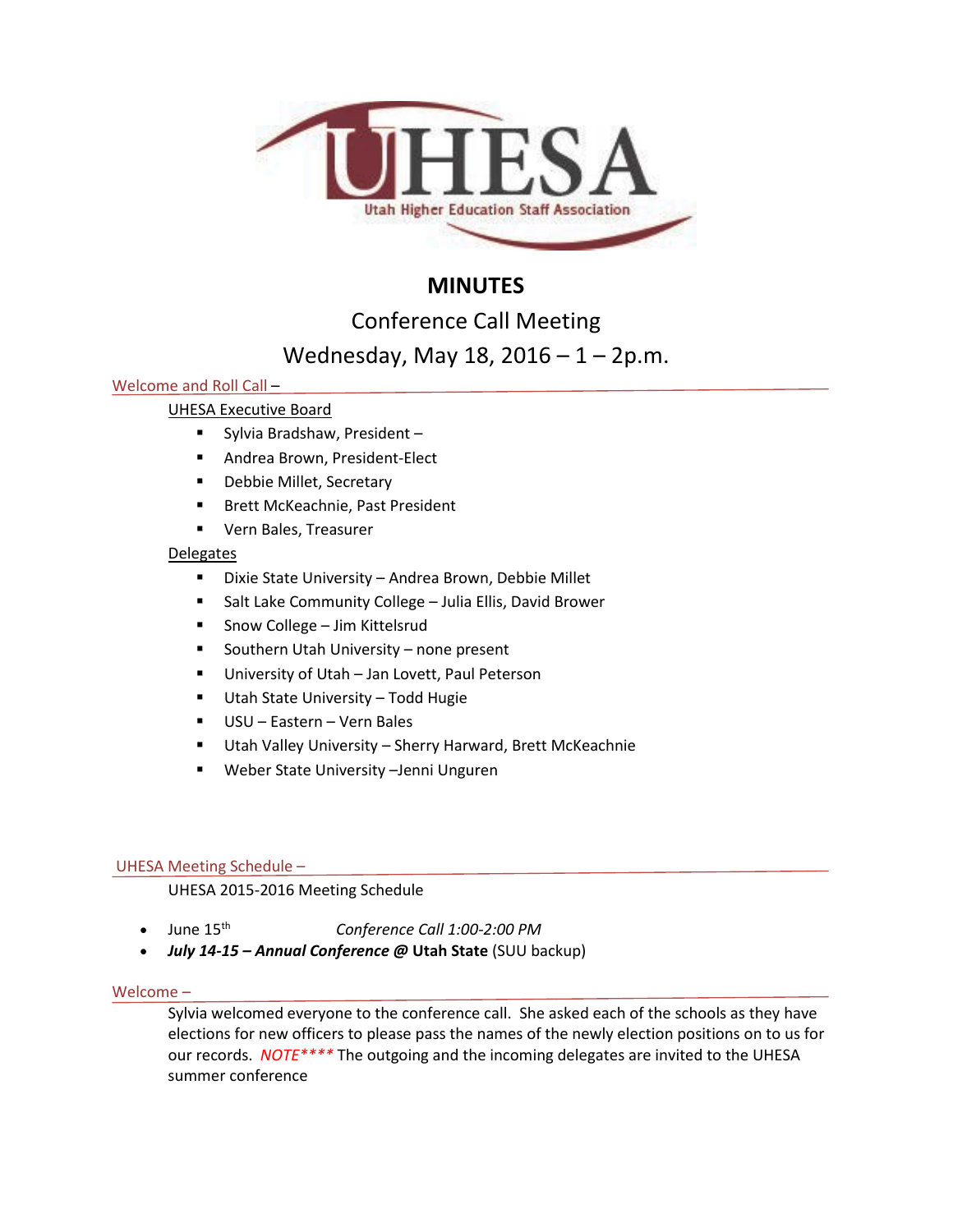#### Minutes & Approval –

The March minutes were approved and passed. Have James put the minutes on the UHESA website.

#### Legislative Committee Report –

Sylvia reported some highlights for Clint Moser. The new ruling recently signed into law by Pres. Obama went into place this morning with a final implementation date of December 1, 2016. \$47,476.00 will be the standard salary threshold level they will be using. We discussed this a little at the Spring Conference. Todd said this may have to be debated in Congress. Sylvia said this is the ruling that everyone has been waiting for the information on. Jan said the U of U has been watching what has been going on with this for some time. Sylvia said there is a duties test and a salaries test to determine whether you are an exempt employee or non-exempt. This may cause changes as some of the staff associations in the state. Higher Ed institutions are being treated a little bit different. You can request that it be a comp time pay out instead of an overtime dollar pay out. It is interesting that researchers are not exempt from overtime. Sylvia admonished everyone to check out the links and familiarize ourselves with what this ruling will mean in our staff associations. The links are: Final rule:

### <https://www.dol.gov/whd/overtime/final2016/>

Link to the final rule for Higher Education

### <https://www.dol.gov/sites/default/files/overtime-highereducation.pdf>

More Guidance for Higher Education Institutions on Overtime under the FLSA

### <https://www.dol.gov/whd/overtime/final2016/highered-guidance.pdf>

There are several ways this ruling can work. We will have to have discussions to see what our individual institutions or all of the USHE schools as a whole decide to implement this.

Jan suggested that UHESA write a letter of interpretation addressed to the Board of Regents, the Commissioner's office and to Liz Hitch. We can ask them whether this will differ at each institution or will it all be universal through the USHE schools. David said that perhaps a general statement sent early in this process to advocate for students and staff would be better than waiting. Jan also feels that we should say we are watching this as it unfolds and will get back in touch as we analyze this situation. David said we need to be proactive. Sylvia feels we need to let them know to include us in any of these conversations. David felt that there were a lot of people that are not aware this has happened. We need to send out information to our own staffs. Jan said they are not allowed to send out emails to their entire staff at the U of U. Sylvia asked that we disseminate this information to those who need to be aware of it. Sylvia provided the links to our Human Resource and Payroll department at Dixie. David said that the more we make them aware, they will realize that other people are aware and concerned. Sylvia is think of asking our HR Director, Travis Rosenberg to speak to us at our Summer UHESA Conference. Travis will serve as the Utah President of CUPA this next year. David said this could be a difficult and sensitive situation. We need to let HR departments know that we can be a resource for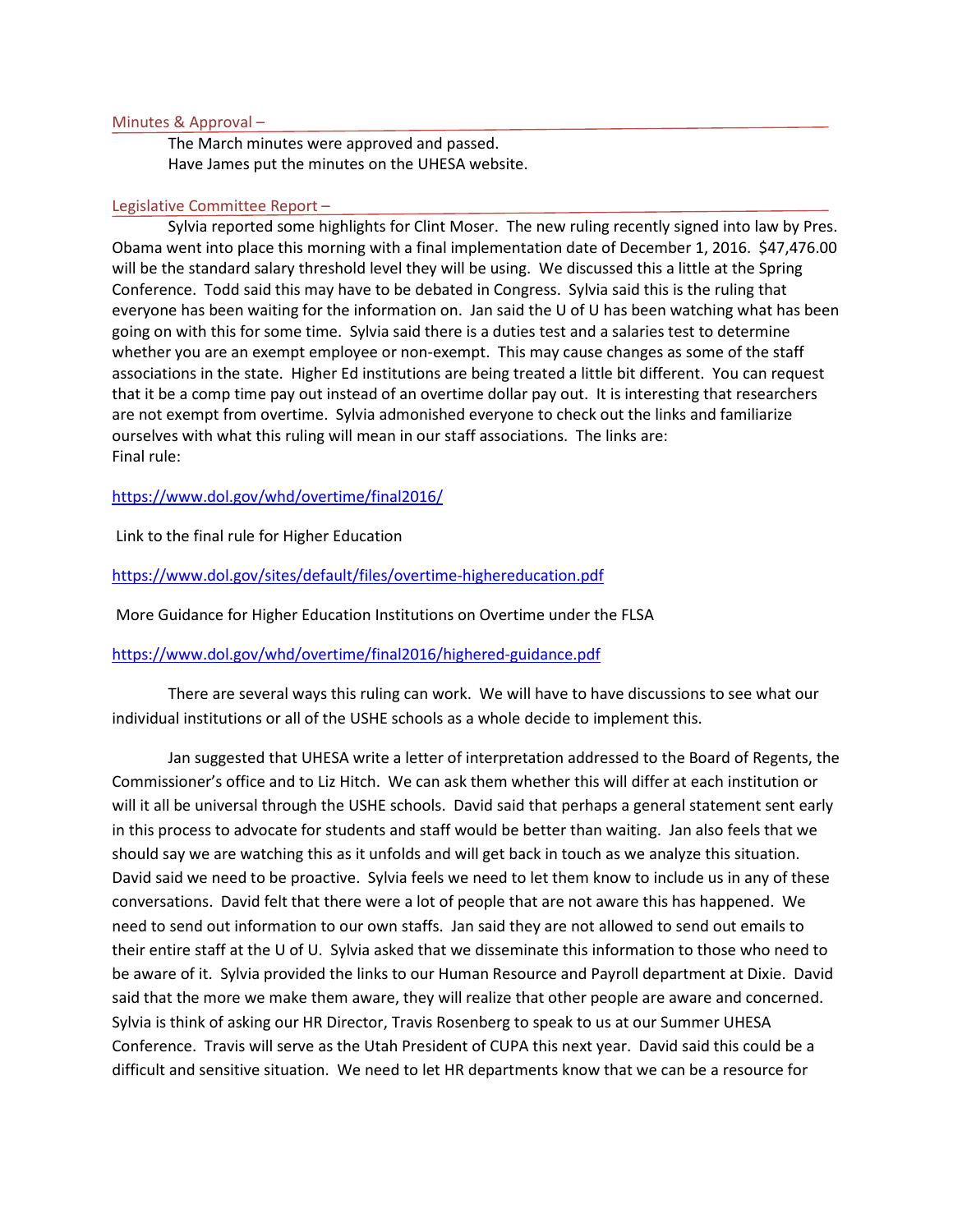them also. We could co-present with HR. This will all need to be portrayed in a good, positive light. Sylvia asked Andrea to help draft a letter to send.

#### Treasurer's Report –

There are some outstanding bills from the Spring UHESA conference that still need to be paid. Andrea thought there may have been a check from Utah State come through, but she will work on finding more information about that. Let Vern know if there is something that needs to be paid. All institutions have paid their annual dues. There is a \$4,108.00 reserve balance. Dixie still has some bills to be paid.

#### BFF Initiative Report –

Utah Education Network (UEN) has contacted Andrea. Ruth Watkins is her contact person at U of U. Katie Garrett from UEN will be working with Andrea. Snippets of individual stories are the most effective. The personal narrative is the most powerful. Our collaboration between institutions has been tremendous. If you have stories, please let us know so we can include them. Let us know if you have referrals, we want to give away BFF T-shirts. Jan asked that we CC her on emails because Karren rolls off the board this summer. Sylvia will send some T-shirts to Jan at the U of U because they weren't able to take any home from the Spring Conference. Brett asked if Sylvia has sent some to a person he was working with and Sylvia said she had sent them.

#### PR/Media Report –

Todd reported that Gus Calder has been working with the social media avenues. Todd thought that Gus could help us specifically with Facebook, Twitter, Instagram, and Snapchat, etc. We could use these sources to release information about the exempt/non-exempt issue. Todd said that Gus has created something with the social media buttons as part of the email signature. Todd will send this out so everyone can see what it looks like. David asked if we can post things. Todd said that Gus can help us with this also. We should be able to post if we are members of the group. It is the followers and who is following us that is important. Jan said that the U of U was in trouble for something else, but she can't remember exactly what – so be careful about posting. There was a discussion on how we wanted to phrase what we were going to send to the BOR and Commissioner Buhler's office. Something to include that we are interested in this situation, we are following it, and we anticipate being involved in the process. Sylvia and Andrea will work together to come up with a polished statement. Todd asked if there was something that UHESA could write to put on the social media sites. Jan suggested we needed an additional phone call to discuss some talking points. It was decided to have the additional phone call at 4:00 today. Todd will see if Gus can be on the phone call also to help, but then we found out he was out of town today. Jan felt that when we were done, we should sent it out to the UHESA Board to vet it. David suggested that we keep it brief, so people will read it. We need to disseminate the links and information to our own institutional presidents from the individual staff associations.

#### Constitution and By-Laws –

Brett asked what needs to change in the By-Laws and Strategic Plan. This needs to be addressed so we don't spend all of our time at the Summer Conference rewriting the By-Laws. Brett will email everything out again so it is back in our inboxes. *Please go through the By-Laws now so our discussions at the conference won't be so long. Be prepared with what you think needs to be changed or moved, etc. We want to have the details already figured out. When you make changes to the*  documents, please Reply All so everyone is included in the discussions. We have three (3) hours assigned for the By-Laws discussion at the end of the day at our UHESA conference.